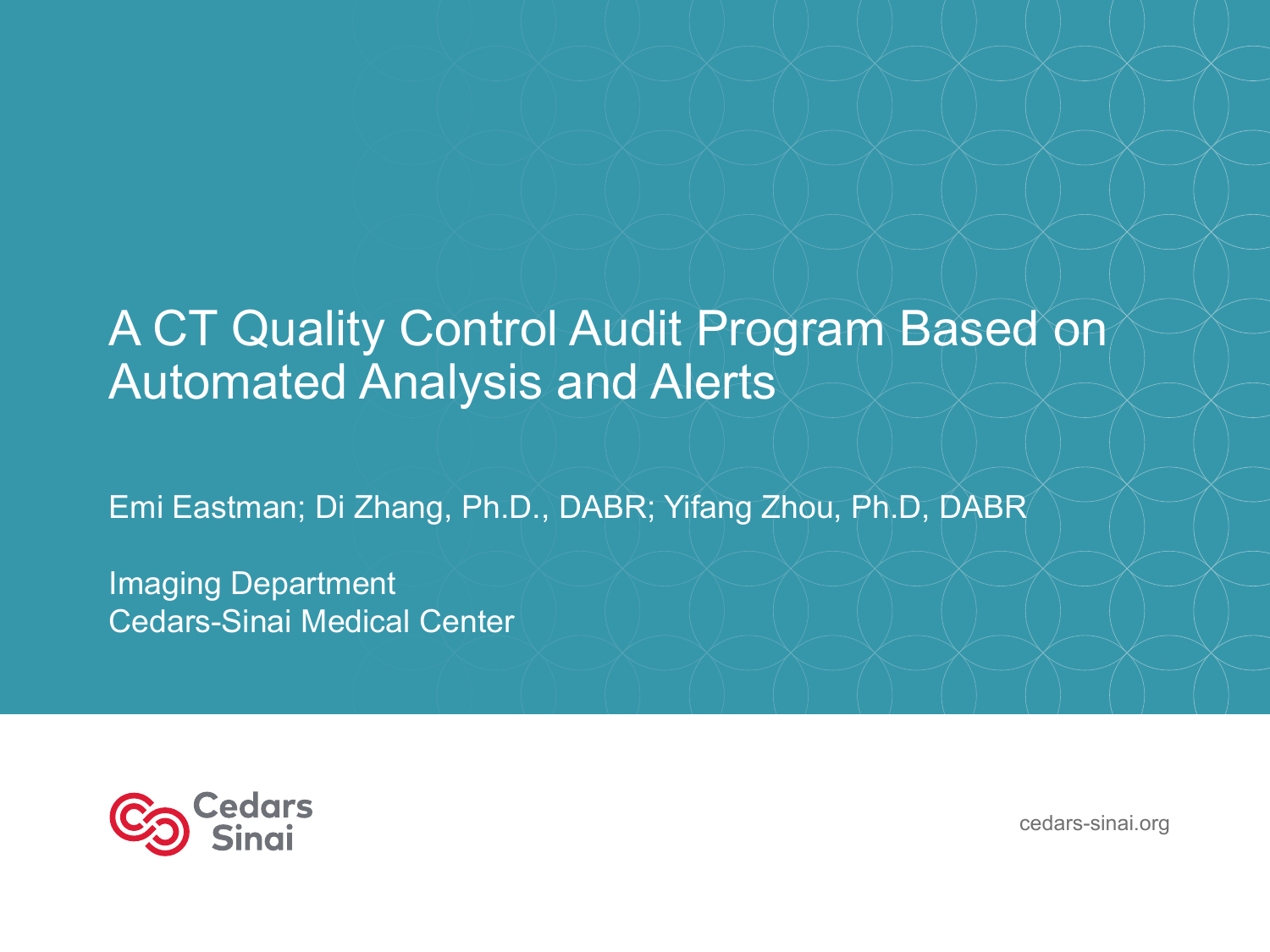#### Purpose

- A continuous quality control (QC) program is an essential part of computed tomography (CT) quality assurance to ensure patient safety and consistent clinical performance.
- The American College of Radiology (ACR) requires that the continuous QC program be monitored by a Qualified Medical Physicist (QMP).
- In a clinical setting with multiple sites and scanners, this monitoring activity often entails a constant, detailed, and laborious review of records by a medical physicist.
- The purpose of this study was to minimize the amount of human review time by developing a self-regulating program to monitor CT QC results that can detect and report both missing and out-of-tolerance results.

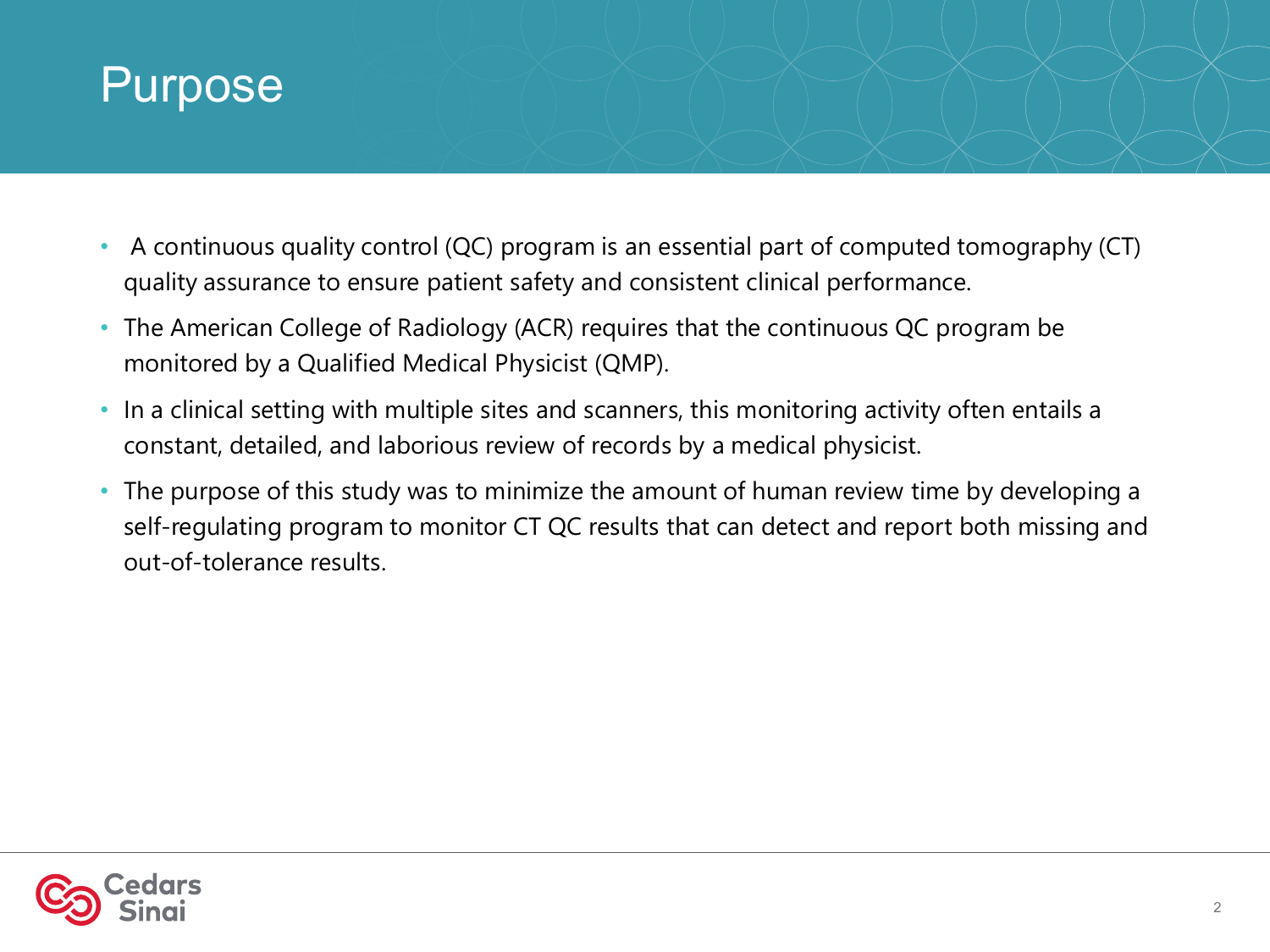# **Methods**

- 1. We created a set of electronic forms using Microsoft Excel for technologists to use to record the QC results.
	- Stored on a cloud drive that both technologists and physicists have access to.
	- Incorporate limits specified by both the vendors and the ACR for each of the QC tests.
	- The daily test includes CT number, noise, the presence of artifacts, and uniformity.
	- The weekly test includes SMPTE pattern check.
	- The monthly test includes visual inspections of the console and gantry, laser alignment, and vendor -recommended quantitative tests such as spatial resolution, contrast scale, slice thickness, and low contrast resolution.

|             |                    |                                                                                                                   |                              |                                      |                |                                            |                               |                         |              | GE Revolution Quality Assurance Record - Technologist Daily, Weekly and Monthly Checks |                   |        |                           |                   |            |                                 |             |                   |
|-------------|--------------------|-------------------------------------------------------------------------------------------------------------------|------------------------------|--------------------------------------|----------------|--------------------------------------------|-------------------------------|-------------------------|--------------|----------------------------------------------------------------------------------------|-------------------|--------|---------------------------|-------------------|------------|---------------------------------|-------------|-------------------|
| <b>DATE</b> | <b>UNIT</b>        | <b>ARTIFACTS</b>                                                                                                  |                              |                                      |                |                                            |                               | <b>DAILY CT # CHECK</b> |              |                                                                                        |                   |        | <b>WEEKLY SMPTE CHECK</b> |                   |            |                                 | <b>TECH</b> |                   |
| 2/1/2021    | <b>STATUS</b>      | Free of                                                                                                           | PASS/                        | If OK.                               | <b>Scan</b>    | CT# Acc.                                   | <b>Noise</b>                  |                         | <b>Right</b> | Uniformity Water CT # LCD PASS.                                                        |                   |        |                           | 5%                | 95%        | <b>No</b>                       | PASS/       | <b>INITIALS</b>   |
|             | (select)           | <b>Artifacts</b>                                                                                                  | <b>FAIL</b>                  | proceed                              | <b>Type</b>    | <b>Max Abs</b>                             |                               | Top CT#                 | CT#          | <b>Max Abs</b>                                                                         | <b>Uniformity</b> | 5mm    | <b>FAIL</b>               |                   |            | <b>Visible Visible Aliasing</b> | <b>FAIL</b> |                   |
| 2/1/2021    | <b>OPEN</b>        | <b>YES</b>                                                                                                        | PASS                         | OK                                   | Axial          | $-1.33$                                    | 4.87                          |                         |              | 2.31                                                                                   |                   | 3.02   | PAS!                      |                   |            |                                 |             |                   |
| 2/2/2021    | <b>OPEN</b>        | <b>YES</b>                                                                                                        | <b>PASS</b>                  | OK                                   | <b>Helical</b> | $-1.22$                                    | 4.84                          |                         |              |                                                                                        | 2.29              | 802    | <b>PASS</b>               |                   |            |                                 |             |                   |
| 2/3/2021    | <b>OPEN</b>        | <b>YES</b>                                                                                                        | <b>PASS</b>                  | OK                                   | Axial          | $-1.52$                                    | 4.81                          |                         |              | 3.07                                                                                   |                   | 3.01   | <b>PASS</b>               | <b>YES</b>        | <b>YES</b> | <b>YES</b>                      | <b>PASS</b> |                   |
| 2/4/2021    | <b>OPEN</b>        | <b>YES</b>                                                                                                        | <b>PASS</b>                  | OK                                   | <b>Helical</b> | $-1.43$                                    | 4.82                          |                         |              |                                                                                        | 2.41              | 888    | PASS                      |                   |            |                                 |             |                   |
| 2/5/2021    | <b>OPEN</b>        | <b>YES</b>                                                                                                        | <b>PASS</b>                  | OK                                   | Axial          | $-0.96$                                    | 483                           |                         |              | 2.15                                                                                   |                   | 3.09   | <b>PASS</b>               |                   |            |                                 |             |                   |
| 2/6/2021    | <b>OPEN</b>        | <b>YES</b>                                                                                                        | <b>PASS</b>                  | OK                                   | <b>Helical</b> | $-1.54$                                    | 4.85                          |                         |              |                                                                                        | 2.63              | m      | <b>PASS</b>               |                   |            |                                 |             |                   |
| 2/7/2021    | <b>OPEN</b>        | <b>YES</b>                                                                                                        | <b>PASS</b>                  | OK                                   | Axial          | $-1.47$                                    | 4.89                          |                         |              | 2.50                                                                                   |                   | 3.05   | <b>PASS</b>               |                   |            |                                 |             |                   |
| 2/8/2021    | <b>OPEN</b>        | <b>YES</b>                                                                                                        | <b>PASS</b>                  | OK                                   | <b>Helical</b> | $-1.34$                                    | 4.85                          |                         |              |                                                                                        | 2.57              | 336    | PASS                      |                   |            |                                 |             |                   |
| 2/9/2021    | <b>OPEN</b>        | <b>YES</b>                                                                                                        | <b>PASS</b>                  | OK                                   | Axial          | $-1.59$                                    | 482                           |                         |              | 2.77                                                                                   |                   | 3.04   | PASS                      |                   |            |                                 |             |                   |
| 2/10/2021   | <b>OPEN</b>        | <b>YES</b>                                                                                                        | <b>PASS</b>                  | OK                                   | Axial          | $-1.22$                                    | 4.82                          |                         |              | 2.34                                                                                   |                   | 3.06   | <b>PASS</b>               | <b>YES</b>        | <b>YES</b> | <b>YES</b>                      | <b>PASS</b> |                   |
| 2/11/2021   | <b>OPEN</b>        | <b>YES</b>                                                                                                        | <b>PASS</b>                  | OK                                   | <b>Helical</b> | $-1.38$                                    | 4.83                          |                         |              |                                                                                        | 2.57              | 330    | <b>PASS</b>               |                   |            |                                 |             |                   |
| 2/12/2021   | <b>OPEN</b>        | <b>YES</b>                                                                                                        | <b>PASS</b>                  | OK                                   | Axial          | $-1.73$                                    | 483                           |                         |              | 2.85                                                                                   |                   | 3.02   | PASS                      |                   |            |                                 |             |                   |
| 2/13/2021   | <b>OPEN</b>        | <b>YES</b>                                                                                                        | <b>PASS</b>                  | OK                                   | <b>Helical</b> | $-1.48$                                    | 4.85                          |                         |              |                                                                                        | 2.52              | sana.  | PASS                      |                   |            |                                 |             |                   |
| 2/14/2021   | <b>OPEN</b>        | <b>YES</b>                                                                                                        | <b>PASS</b>                  | OK                                   | Axial          | $-1.04$                                    | 4.87                          |                         |              | 2.57                                                                                   |                   | 3.06   | <b>PASS</b>               |                   |            |                                 |             | <b>Hidden</b> for |
| 2/15/2021   | <b>OPEN</b>        | <b>YES</b>                                                                                                        | <b>PASS</b>                  | OK                                   | <b>Helical</b> | $-0.95$                                    | 4.91                          |                         |              |                                                                                        | 2.04              | 887    | <b>PASS</b>               |                   |            |                                 |             | presentation      |
| 2/16/2021   | <b>OPEN</b>        | <b>YES</b>                                                                                                        | <b>PASS</b>                  | OK                                   | Axial          | $-173$                                     | 487                           |                         |              | 2.80                                                                                   |                   | 3.07   | <b>PASS</b>               |                   |            |                                 |             |                   |
| 2/17/2021   | <b>OPEN</b>        | <b>YES</b>                                                                                                        | <b>PASS</b>                  | OK                                   | <b>Helical</b> | $-1.33$                                    | 4.84                          |                         |              |                                                                                        | 2.38              | 8888   | PASS                      | <b>YES</b>        | <b>YES</b> | <b>YES</b>                      | PASS        |                   |
|             |                    |                                                                                                                   |                              | <b>NO</b>                            |                | $-110$                                     | 4.87                          |                         |              | 2.39                                                                                   |                   | 3.05   | <b>PASS</b>               |                   |            |                                 |             |                   |
| 2/18/2021   | <b>OPEN</b>        | <b>YES</b>                                                                                                        | <b>PASS</b>                  |                                      | Axial          |                                            |                               |                         |              |                                                                                        |                   |        |                           |                   |            |                                 |             |                   |
| 2/19/2021   | <b>OPEN</b>        | <b>YES</b>                                                                                                        | <b>PASS</b>                  | OK                                   | <b>Helical</b> | $-1.54$                                    | 4.86                          |                         |              |                                                                                        | 2.77              | 898    | <b>PASS</b>               |                   |            |                                 |             |                   |
| 2/20/2021   | <b>OPEN</b>        | <b>YES</b>                                                                                                        | <b>PASS</b>                  | OK                                   | Axial          | $-1.61$                                    | 4.85                          |                         |              | 2.59                                                                                   |                   | 3.04   | <b>PASS</b>               |                   |            |                                 |             |                   |
| 2/21/2021   | <b>OPEN</b>        | <b>YES</b>                                                                                                        | <b>PASS</b>                  | OK                                   | <b>Helical</b> | $-1.74$                                    | 4.82                          |                         |              |                                                                                        | 2.83              | 8888   | <b>PASS</b>               |                   |            |                                 |             |                   |
| 2/22/2021   | <b>OPEN</b>        | <b>YES</b>                                                                                                        | <b>PASS</b>                  | OK                                   | Axial          | $-1.55$                                    | 4.86                          |                         |              | 2.47                                                                                   |                   | 3.06   | <b>PASS</b>               |                   |            |                                 |             |                   |
| 2/23/2021   | <b>OPEN</b>        | <b>YES</b>                                                                                                        | <b>PASS</b>                  | OK                                   | <b>Helical</b> | $-1.13$                                    | 4.88                          |                         |              |                                                                                        | 2.32              | 3387   | <b>PASS</b>               |                   |            |                                 |             |                   |
| 2/24/2021   | <b>OPEN</b>        | <b>YES</b>                                                                                                        | <b>PASS</b>                  | OK                                   | Axial          | $-1.71$                                    | 4.87                          |                         |              | 2.81                                                                                   |                   | 2.98   | PASS                      | <b>YES</b>        | <b>YES</b> | <b>YES</b>                      | PASS        |                   |
| 2/25/2021   | <b>OPEN</b>        | <b>YES</b>                                                                                                        | <b>PASS</b>                  | OK                                   | <b>Helical</b> | $-1.53$                                    | A93                           |                         |              |                                                                                        | 2.57              | um     | PASS                      |                   |            |                                 |             |                   |
| 2/26/2021   | <b>OPEN</b>        | <b>YES</b>                                                                                                        | <b>PASS</b>                  | OK                                   | Axial          | $-1.39$                                    | 4.85                          |                         |              | 2.63                                                                                   |                   | 2.97   | <b>PASS</b>               |                   |            |                                 |             |                   |
| 2/27/2021   | <b>OPEN</b>        | <b>YES</b>                                                                                                        | <b>PASS</b>                  | OK                                   | <b>Helical</b> | $-1.19$                                    | 4.88                          |                         |              |                                                                                        | 2.26              | 888 B. | <b>PASS</b>               |                   |            |                                 |             |                   |
| 2/28/2021   | <b>OPFN</b>        | <b>YFS</b>                                                                                                        | <b>PASS</b>                  | OK                                   | Axial          | $-123$                                     | 4.85                          |                         |              | 2.49                                                                                   |                   | 3.05   | PAS!                      |                   |            |                                 |             |                   |
|             | Quantitative Tests | <b>Average Contrast Scale</b><br><b>Spatial Resolution</b><br><b>Spatial Resolution</b><br><b>Slice Thickness</b> |                              | (MTF 50)<br>(MTF 10)<br>$(0.625$ mm) |                | PASS<br><b>PASS</b><br><b>PASS</b><br>PASS | 121.6<br>9.11<br>5.86<br>0.67 | Hidden for              |              | 6<br>5<br>4<br>3                                                                       |                   |        |                           |                   |            |                                 |             |                   |
|             |                    | Slice Thickness                                                                                                   |                              | $(5.0 \text{ mm})$                   |                | <b>PASS</b>                                | 5.89                          | presentation            | E            | $\overline{2}$<br>Í                                                                    |                   |        |                           |                   |            |                                 |             |                   |
|             |                    | <b>Slice Thickness</b>                                                                                            |                              | $(2.5 \text{ mm})$                   |                | PASS                                       | 2.69                          |                         | Number       | $\circ$                                                                                |                   |        |                           |                   |            |                                 |             |                   |
|             |                    | <b>Slice Thickness</b>                                                                                            |                              | $(1.25 \text{ mm})$                  |                | PASS                                       | 1.33                          |                         |              |                                                                                        |                   |        |                           |                   |            |                                 |             |                   |
|             |                    |                                                                                                                   |                              |                                      |                |                                            |                               |                         | 5            | $\frac{1}{3}$                                                                          |                   |        |                           |                   |            |                                 |             |                   |
|             |                    |                                                                                                                   | <b>Monthly Visual Checks</b> |                                      |                | <b>PASSI</b>                               |                               |                         |              | $\mathcal{A}$                                                                          |                   |        |                           |                   |            |                                 |             |                   |
|             |                    |                                                                                                                   |                              |                                      |                | <b>FAIL</b>                                | <b>TECH</b>                   |                         |              | ×.                                                                                     |                   |        |                           |                   |            |                                 |             |                   |
|             |                    |                                                                                                                   | <b>TEST</b>                  |                                      |                |                                            | <b>INITIALS</b>               |                         |              | $-6$<br>ā                                                                              |                   |        |                           |                   |            |                                 |             |                   |
|             |                    | Internal Light                                                                                                    |                              |                                      |                | pass                                       |                               |                         |              | s,                                                                                     |                   |        |                           |                   |            |                                 |             |                   |
|             |                    | <b>External Light</b>                                                                                             |                              |                                      |                | pass                                       | <b>Hidden</b> for             |                         |              | 1/0                                                                                    | 1/4<br>$1/8$      | 1/12   | 1/16                      |                   | 1/20       | 1/24<br>1/28                    | 2/1         | 2/5               |
|             | Laser              | 90/270                                                                                                            |                              |                                      |                | pass                                       | presentation                  |                         |              |                                                                                        |                   |        |                           | QC Date           |            |                                 |             |                   |
|             | Alignment          | 0 Centered                                                                                                        |                              |                                      |                | pass                                       |                               |                         |              |                                                                                        |                   |        |                           |                   |            |                                 |             |                   |
|             |                    | Table Position (Jan, Apr, Jul, Oct)                                                                               |                              |                                      |                | pass                                       |                               |                         |              |                                                                                        |                   |        |                           |                   |            |                                 |             |                   |
|             |                    |                                                                                                                   |                              |                                      |                |                                            |                               |                         |              |                                                                                        |                   |        |                           |                   |            |                                 |             |                   |
|             |                    | Table Height Indicator works                                                                                      |                              |                                      |                | pass                                       |                               |                         |              |                                                                                        |                   |        |                           |                   |            |                                 |             |                   |
|             |                    | Table position indicator works                                                                                    |                              |                                      |                | pass                                       |                               |                         |              |                                                                                        |                   |        |                           | <b>UNIFORMITY</b> |            |                                 |             |                   |
|             |                    | Angulation indicator works                                                                                        |                              |                                      |                | pass                                       | <b>Hidden</b> for             |                         |              | 6                                                                                      |                   |        |                           |                   |            |                                 |             |                   |
|             |                    | Laser localization light works                                                                                    |                              |                                      |                | pas:                                       | presentation                  |                         |              | 5                                                                                      |                   |        |                           |                   |            |                                 |             |                   |
|             |                    |                                                                                                                   |                              |                                      |                |                                            |                               |                         |              | $\ddot{a}$                                                                             |                   |        |                           |                   |            |                                 |             |                   |
|             |                    | K-ray indicator light works                                                                                       |                              |                                      |                | pass                                       |                               |                         |              | 3                                                                                      |                   |        |                           |                   |            |                                 |             |                   |
|             | <b>Gantry Test</b> | Table moves smoothly                                                                                              |                              |                                      |                | pass                                       |                               |                         |              | $\overline{2}$                                                                         |                   |        |                           |                   |            |                                 |             |                   |
|             |                    | Cabling in good condition                                                                                         |                              |                                      |                |                                            |                               |                         |              | $\overline{1}$                                                                         |                   |        |                           |                   |            |                                 |             |                   |
|             |                    |                                                                                                                   |                              |                                      |                |                                            |                               |                         |              |                                                                                        |                   |        |                           |                   |            |                                 |             |                   |
|             |                    | Exposure switch works                                                                                             |                              |                                      |                | pass                                       |                               |                         |              |                                                                                        |                   |        |                           |                   |            |                                 |             |                   |
|             |                    | Panel switches/lights/indicators work                                                                             |                              |                                      |                | pass                                       |                               |                         |              | $\circ$                                                                                |                   |        |                           |                   |            |                                 |             |                   |
|             |                    | X-ray indicator light works                                                                                       |                              |                                      |                | pass                                       | <b>Hidden</b> for             |                         | Number (HU)  | $\mathbf{-1}$                                                                          |                   |        |                           |                   |            |                                 |             |                   |
|             |                    | Door interlocks work                                                                                              |                              |                                      |                | pass                                       | presentation                  |                         | Ե            | $-2$                                                                                   |                   |        |                           |                   |            |                                 |             |                   |
|             |                    | Intercom system works                                                                                             |                              |                                      |                | pass                                       |                               |                         |              | -3                                                                                     |                   |        |                           |                   |            |                                 |             |                   |
|             | Console Test       | Display window W/L values okay                                                                                    |                              |                                      |                | pass                                       |                               |                         |              | $\overline{a}$                                                                         |                   |        |                           |                   |            |                                 |             |                   |
|             |                    |                                                                                                                   |                              |                                      |                |                                            |                               |                         |              | 5                                                                                      |                   |        |                           |                   |            |                                 |             |                   |
|             |                    | Warning labels present                                                                                            |                              |                                      |                | pass                                       |                               |                         |              | s.                                                                                     |                   |        |                           |                   |            |                                 |             |                   |
|             |                    | PM Service records in Log book                                                                                    |                              |                                      |                | pass                                       | Hidden for                    |                         |              | 1/0<br>1/4                                                                             | 1/8               | 1/12   | 1/16                      | 1/20              | 1/24       | 1/28                            | 2/1         |                   |
|             |                    | Daily QC entries all complete                                                                                     |                              |                                      |                | pass                                       | presentation                  |                         |              |                                                                                        |                   |        |                           | QC Date           |            |                                 |             | 2/5               |
|             | Paperwork          | Regulatory postings visible<br>Tech license un to date                                                            |                              |                                      |                | pass                                       |                               |                         |              |                                                                                        |                   |        |                           |                   |            |                                 |             |                   |

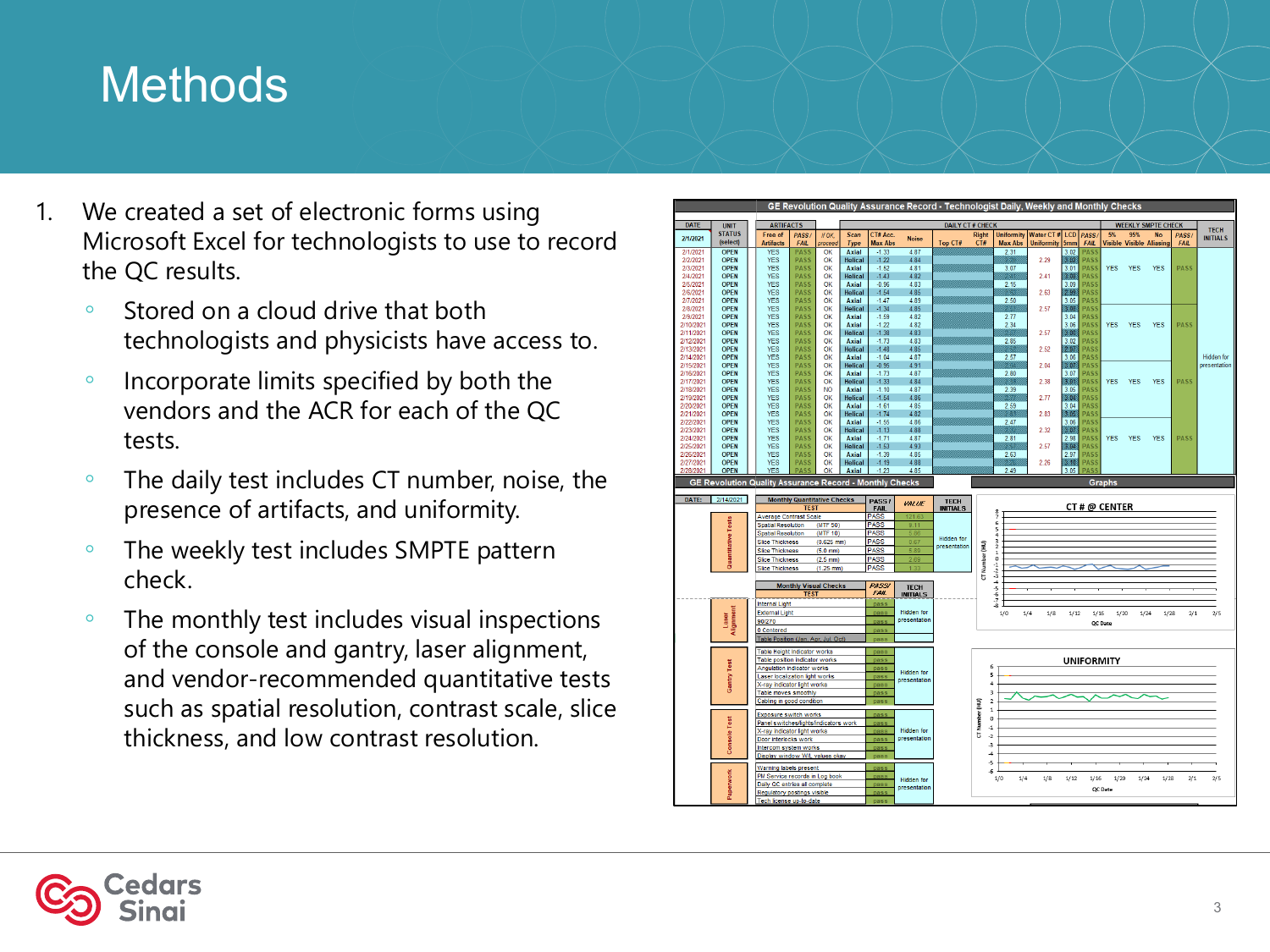## **Methods**

- 2. These digital forms are reviewed automatically by a Python-based program at a user-defined frequency.
	- Our institution uses the program:
		- **Daily** to search the forms for out of tolerance results—either a warning or failure depending on the specified upper and lower limits
		- **Weekly** to identify missing entries
	- The program also maintains a record of all out-of-tolerance results detected throughout the month in a separate file.
	- The Pandas library was used for all data manipulation and Pywin32 was used to create copies of the original files for our records

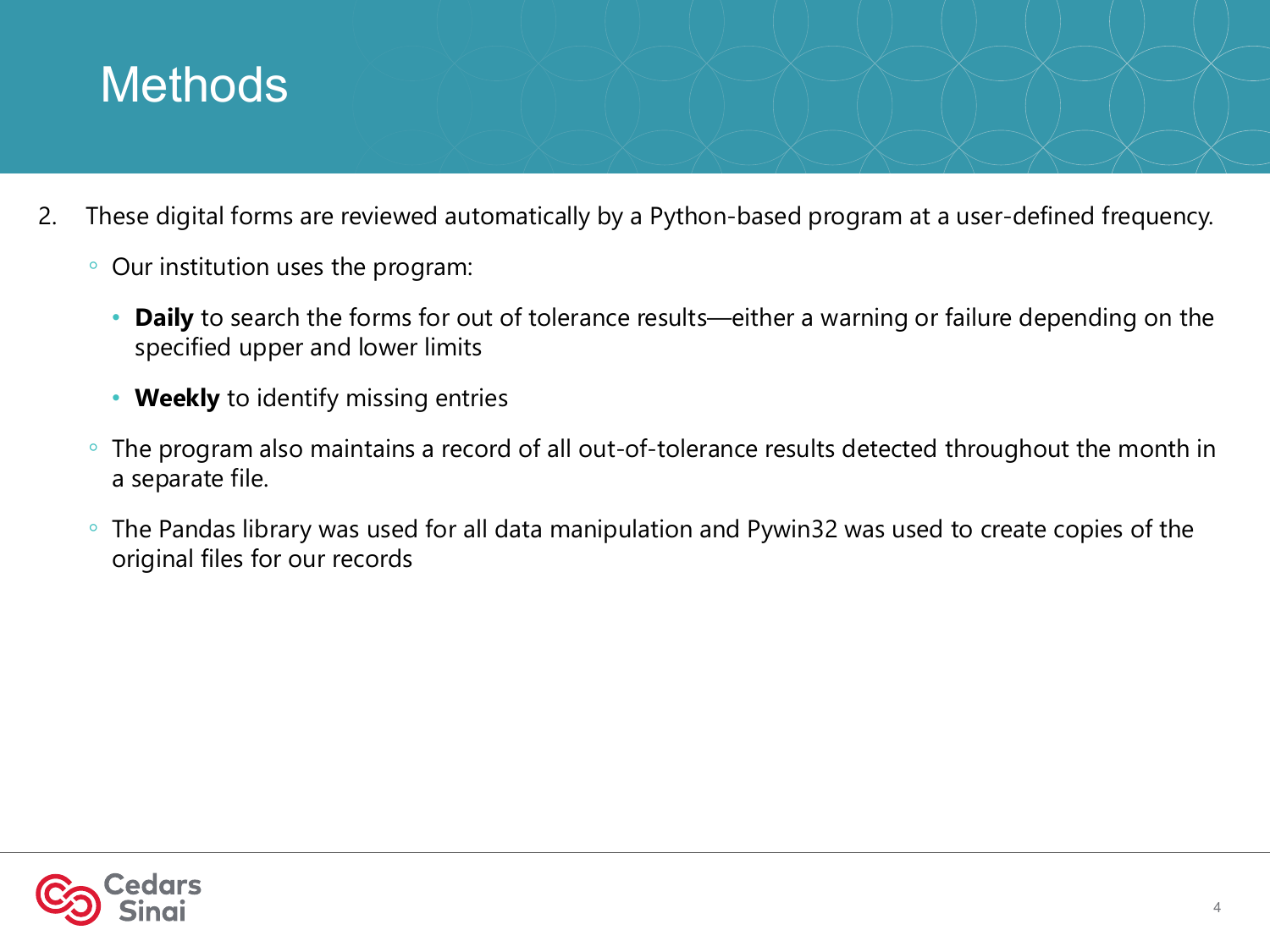## **Methods**

- 3. When an out-of-tolerance result is detected, the program sends an email alert to a group of defined users.
	- The Pywin32 library was used to send out email alerts.
	- The program automatically runs at our defined frequency using Windows Task Scheduler on a desktop computer.



**The email alert sent when the program detects an out-of-tolerance or blank result.**

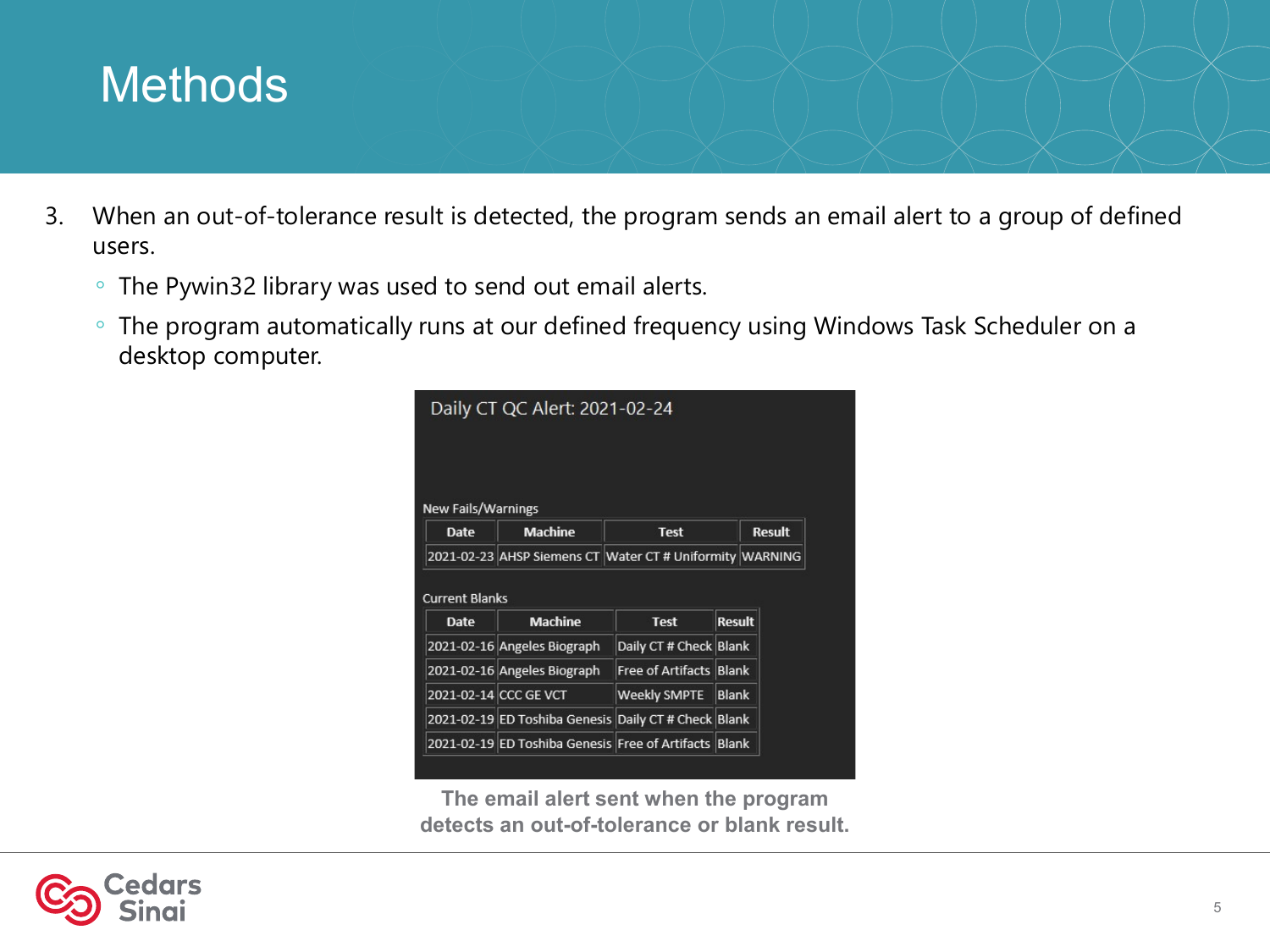### **Results**

The accuracy of the program was evaluated for 16 weeks, and the results were compared to human performance of the same task. In addition, the total number of missing records were compared before and after the implementation of the automated QC program to evaluate the behavior change of the technologists performing the QC.

- The results of a manual review of the QC records agreed with the results reported in the email alerts with the accuracy of 100%.
- For our enterprise health system with 16 CT scanners, implementing the automated program saves 60 minutes of a medical physicist's time per week, or 50 hours per year.
- The program detected missing entries that the human review did not capture.

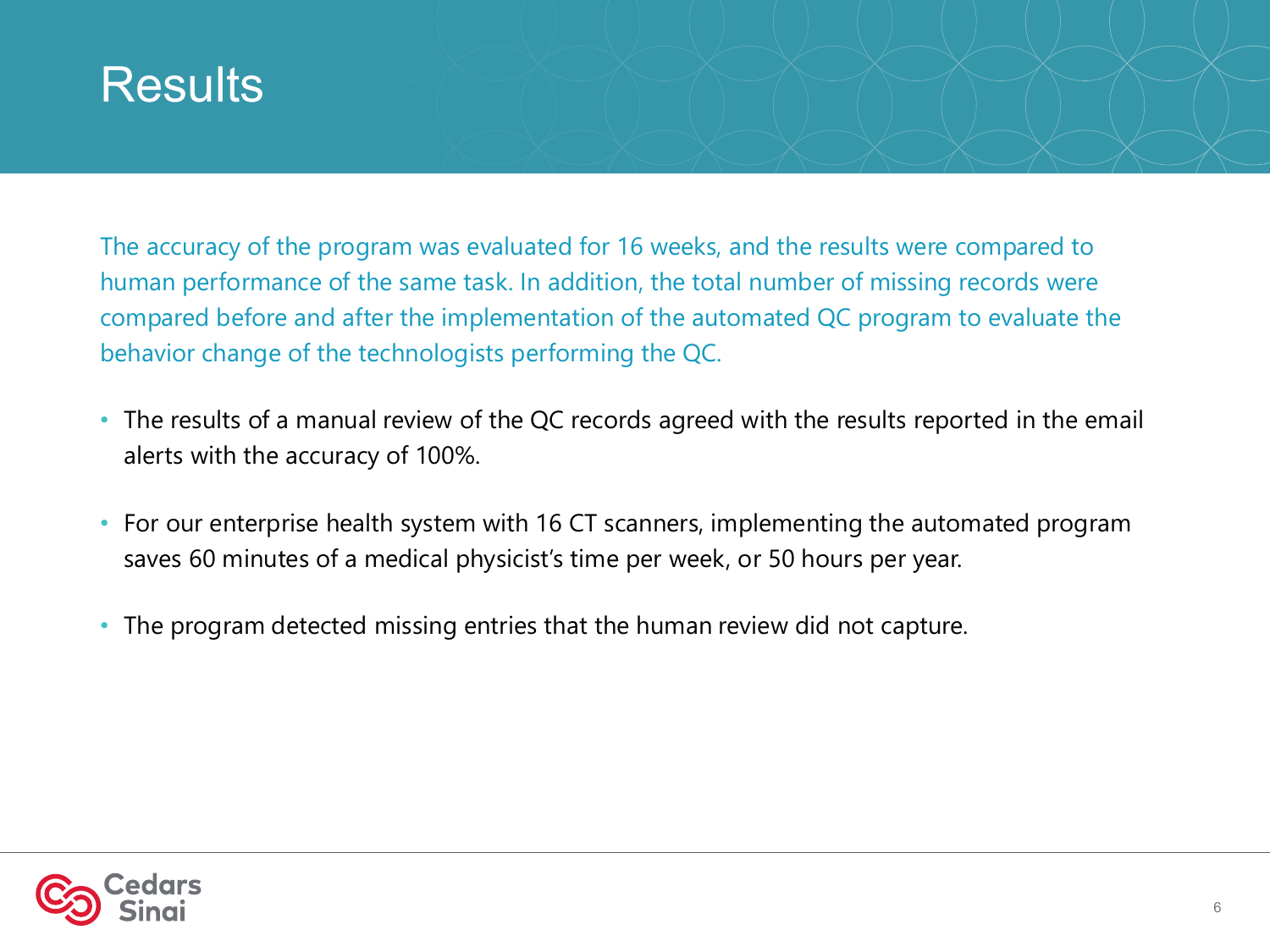### **Results**

- After the first two weeks of implementation, the number of missing QC results detected each week decreased from 12 and 14 in the first and second week, respectively, to a median of 2 each week for the following 14 weeks.
- The continuous and detailed monitoring by the program in combination with the routine, weekly follow-up by the physicists led to more timely QC entries by the technologists and an overall decline in missing QC records.



**Figure C. The number of missing QC records reported each week.**